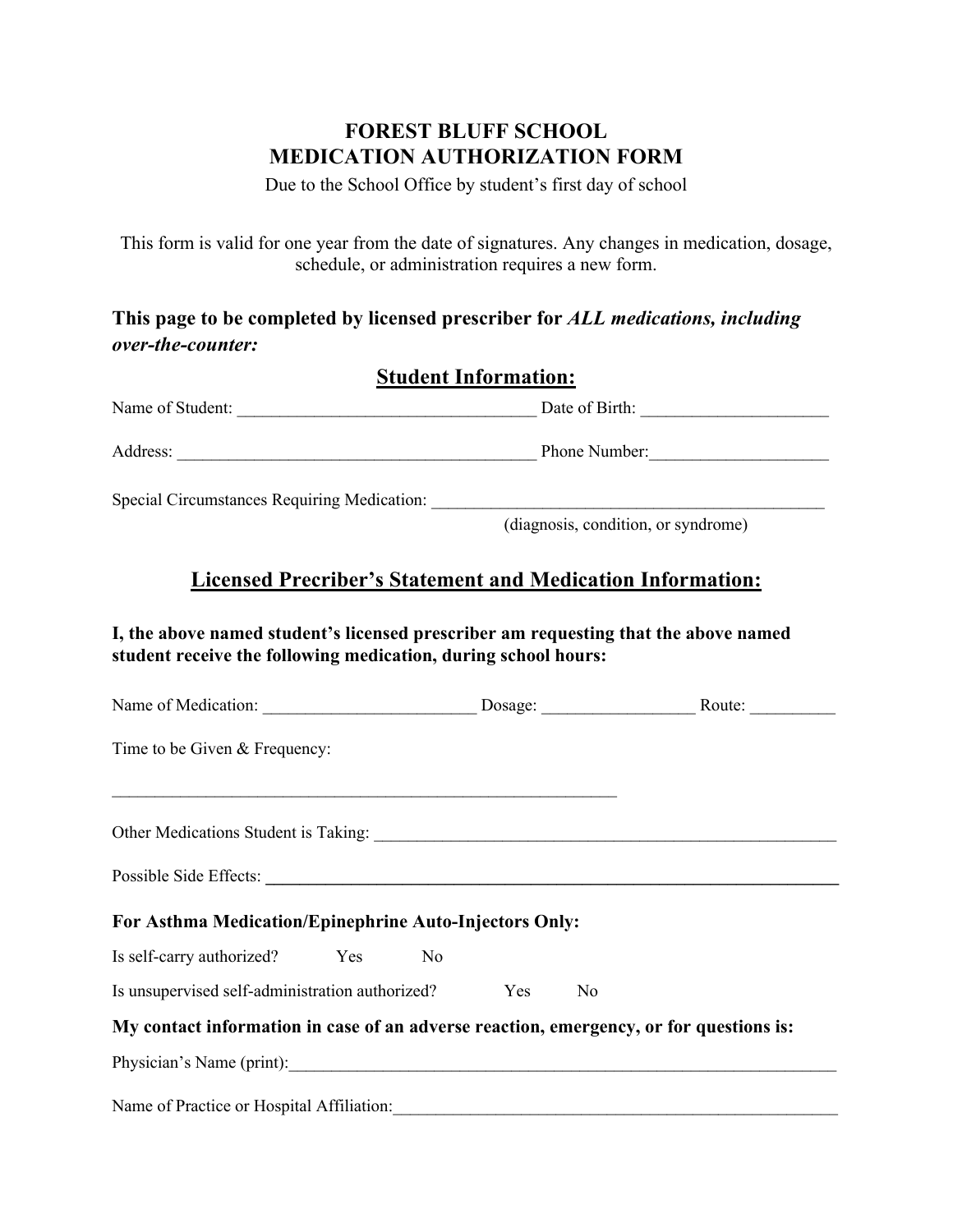Address: The example of the example of the example of the example of the example of the example of the example of the example of the example of the example of the example of the example of the example of the example of the

Physician's Signature:

Date:

## **MEDICATION AUTHORIZATION FORM** (cont.)

#### **This page to be completed by the student's parent(s) or guardian(s):**

### *For All Medications:*

I, \_\_\_\_\_\_\_\_\_\_\_\_\_\_\_\_\_\_\_\_\_\_\_\_\_\_\_\_\_\_\_\_\_\_\_, parent or guardian of hereby authorize Forest Bluff School and its employees and agents to administer to my child, prescribed medication in the manner described above. I will be responsible for bringing and removing all prescription and non-prescription medications in its original container labeled by the pharmacy. I also authorize the school's nurse to consult with the above licensed prescriber regarding any concerns about this medication.

Parent/ Guardian Signature: \_\_\_\_\_\_\_\_\_\_\_\_\_\_\_\_\_\_\_\_\_\_\_\_\_\_\_\_\_\_\_\_\_ Date: \_\_\_\_\_\_\_\_\_\_

# *For Asthma Medication and/or Epinephrine Auto-Injectors Only:*

I authorize Forest Bluff School and its employees and agents, to allow my child to carry and selfadminister his or her asthma inhaler and/or use his or her epinephrine (EpiPen) auto-injector: (1) while in school, (2) while at a school-sponsored activity, (3) while under the supervision of school personnel, or (4) before or after normal school activities, on school-operated property. Illinois law requires Forest Bluff School, and all other non-public schools, to inform parent(s)/guardian(s) that it, and its employees and agents, incur no liability, except for willful and wanton conduct, as a result of any injury arising from a student's self-administration of medication or epinephrine autoinjector. If you agree, please *initial*:

Parent/Guardian

Please attach **asthma inhaler prescription label** here:

## *For All Parent(s)/Guardian(s):*

By signing below, I agree that I am primarily responsible for administering medication to my child. However, in the event that I am unable to do so or in the event of a medical emergency, I hereby authorize Forest Bluff School and its employees and agents, in my behalf, to administer or to attempt to administer to my child (or to allow my child to *self-administer* pursuant to State law, while under the supervision of the employees and agents of Forest Bluff School), lawfully prescribed medication in the manner described above. **I acknowledge that it may be necessary for the administration of medications to my child to be performed by an individual other than a certified school nurse and specifically consent to such practices**, and I agree to indemnify and hold harmless Forest Bluff School and its employees and agents against any claims,